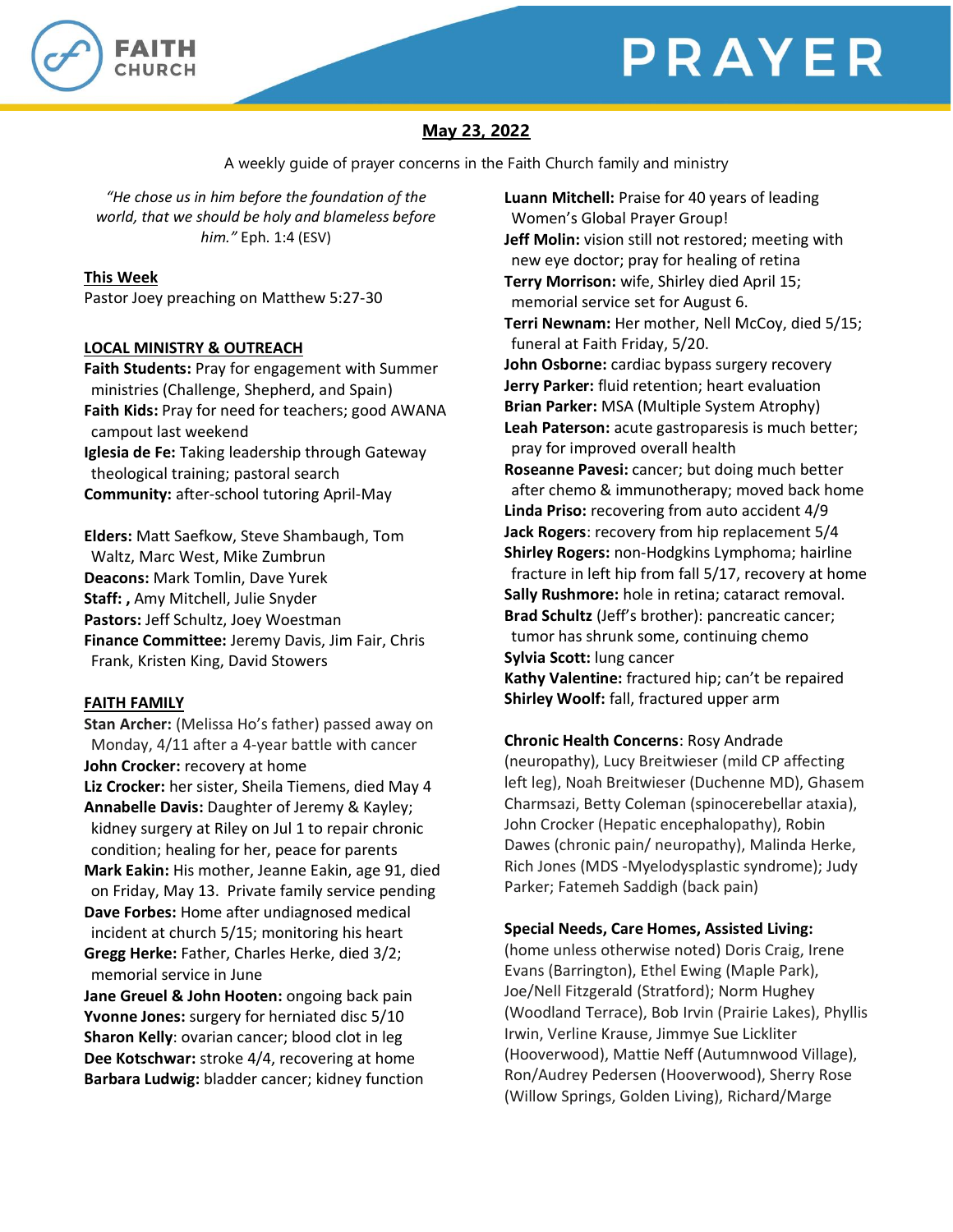Upton (Allisonville Meadows), Kathy Valentine (Sunrise/Old Meridian), Elizabeth West

#### **Military Service:**

Samuel Morford, U.S. Marines, Camp Lejeune, NC Fields Alexander, U. S. Marines, Camp Pendleton

### **OUR NATION AND WORLD**

*"I urge… that… prayers be made … for all those in authority, that we may live peaceful and quiet lives in all godliness and holiness." (1 Timothy 2:1-2)*

Pray for peace and stability for Ukraine. Pray for refugees & unity and wisdom for world leaders responding to Russian atrocities. Pray for other troubled nations – Afghanistan, Algeria, China, Congo, Ethiopia, Haiti, Lebanon, Myanmar, Syria.

For the protection of unborn life and support for women in unplanned pregnancies; for gov't officials and crisis pregnancy centers responding to news of possible overturn of *Roe v Wade*. For peace, healing & unity after racially-motivated mass shootings.

## **GLOBAL OUTREACH**

**Ann Benson** (Cru): To joyfully serve with wisdom & discernment as she interacts with & coaches staff. Sending Coordinators, Allison and Julie, during heavy season of evaluating intern applications.

**David & Emily Cetola** (Team): Pray for preparations and needed help for summer camp for Forlivesi children 6/13-6/24 (outreach connecting with many local families).

**Mark & Alyssa Dunker** (ReachGlobal): Praise for the response of students in Mark's Marriage & Family class at NEGST; preparation for next semester, Mark teaching Acts and NT Survey and Alyssa teaching Pastoral Counseling. Prayers for their kids.

**John & Debbie Clifton** (Wycliffe): John is finishing work on the Language and Cultural Documentation section of SIL before retiring (May); pray for one student who must complete her thesis by August.

**Jacob & Becca Hash** (Josiah Venture, Poland): Pray for endurance and energy in fear & stress; for

wisdom and clarity on resource allocation decisions; meetings with students to help them process.

**Scott & Lisa Hicks** (Barnabas Intl): Scott ministering for 2 weeks with MKs (in July) and to medical missionaries (in August); healing of Lisa's shoulder after an extensive surgery.

**Doug & Darla Leatherman** (Cru): Pray for athletes and coaches to walk closely with the Lord this summer. Praise for in-person Cru Orientation Weekend and the launch of 70 new interns!

**Lisa Meharry** (Wycliffe): Praise for opportunities to grow in her new role; for health/strength for her and her mom. Pray for her spiritual growth, good physical disciplines, and Bibleless people groups.

**Tom/Julie Meiner** (Jesus Film Project): celebrating 25 years of ministry and many milestones.

**Tom & Kristi Miller** (Cru City): Recently traveled to Managua, Nicaragua to share the gospel, work alongside Nicaraguan pastors.

**Jeff & Peg Shrum** (Wycliffe): Pray for the Kunama translation team. Pray for Jeff as his consultant-intraining cohort begins checking Exodus; praise for Peg's 30 years of service with Wycliffe.

**Mark & Dawn Slaughter** (InterVarsity): Mark leading a retreat for Leighton Ford Ministries to equip 10 church leaders to launch their own mentoring groups for pastors (5/9-5/12).

**Kathi Small** (TEAM, Guatemala): Teaching 2 courses, with students in the classroom and on Zoom. Pray for healing of her back after a fall. Praise for new apartment.

**Isaac & Jennifer Stough** (Youth for Christ, Spain): Praise for the safe delivery of son, Loyal, born 3/8; pray for adjustment to new life as parents.

**Dan & Michelle Tebbe** (One Challenge): Wrapping up, packing, saying goodbyes in Indonesia this month, planning details for coming year in the U.S.